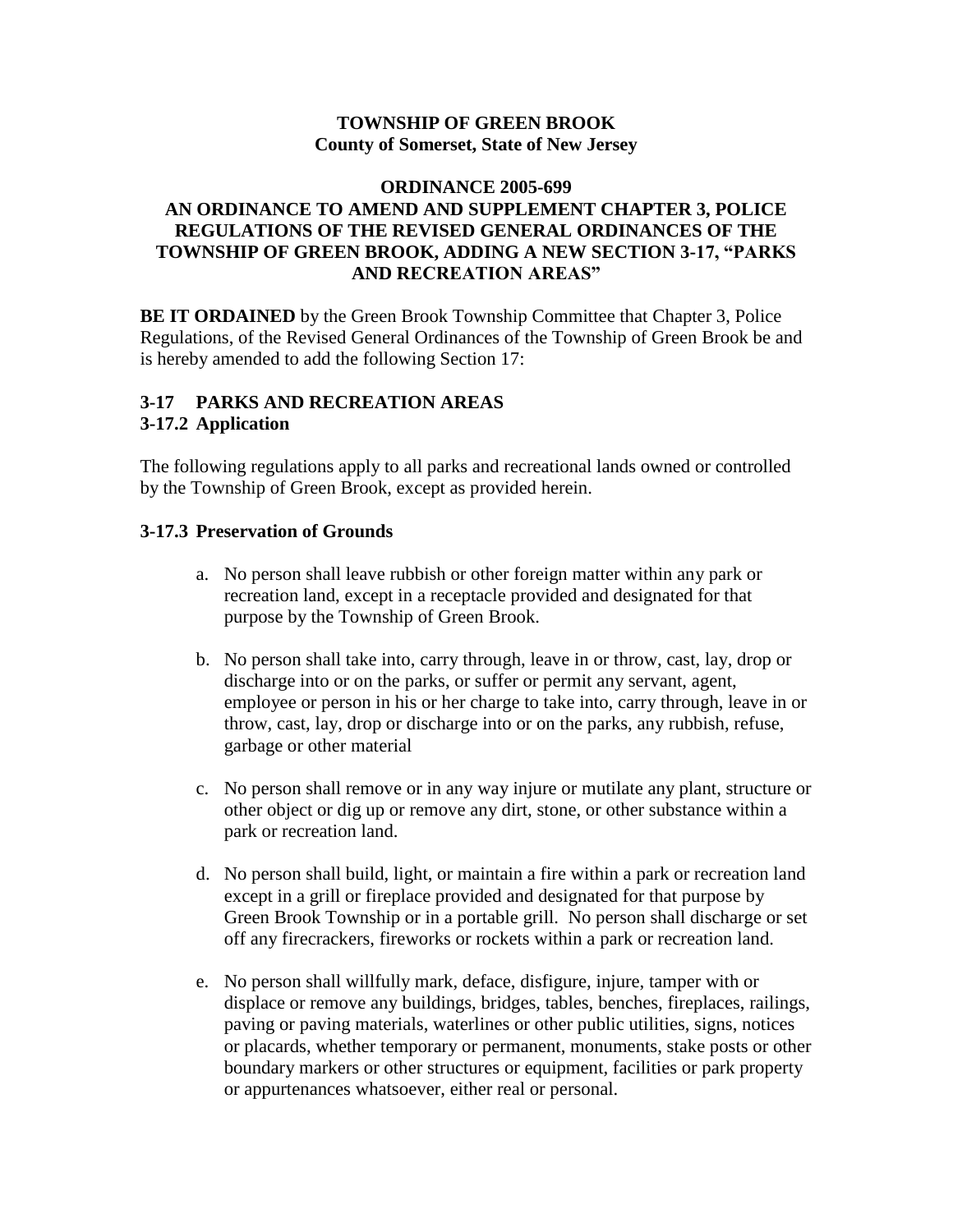f. No person shall paste, glue, tack, or otherwise post any signs, placards, advertisements or inscriptions whatever, nor shall any person erect or cause to be erected any sign on any public lands or highways or roads adjacent to a park.

# **3-17.3 Animals and Wildlife**

- a. No person shall permit a dog in his/her possession to run at large within any park or recreation land in Green Brook Township. A dog must be in custody or in the control of the owner and restricted by a leash not exceeding 15 feet in length. The owner of a dog must adhere to the township ordinances regarding the proper cleanup of waste from his/her dog while at a park or recreation land.
- b. No person shall impair or kill any animal or disturb its habitat.

# **3-17.4 Discharge of Weapons**

No person shall carry or possess firearms of any description; or air rifles, spring guns, paintball guns, bows and arrows, slings or any other form of weapon potentially harmful to wildlife and dangerous to human safety; or any instrument that can be loaded with and fire blank cartridges; or any kind of trapping device. Shooting into park areas from beyond park boundaries is prohibited.

#### **3-17.5 Vehicles and Parking**

- a. No person shall drive or park any motor vehicle or any motor-drawn vehicle within a park or recreation land other than in such parking lots or access drives thereto as may be established, except by permit issued by Green Brook Township. As used in this article, "motor vehicle" means every device in, upon or by which a person or property is or may be transported that is equipped with a motor for propulsion, excluding motorized wheelchairs.
- b. No person shall ride or bring a minibike or ATV into any recreational or park area.
- c. No person shall leave a vehicle standing or parked at night in established parking areas or elsewhere in the park areas.

# **3-17.6 Bodies of Water**

No person shall use private boats on any body of water. No person shall bathe or swim in any body of water within a park or recreation land.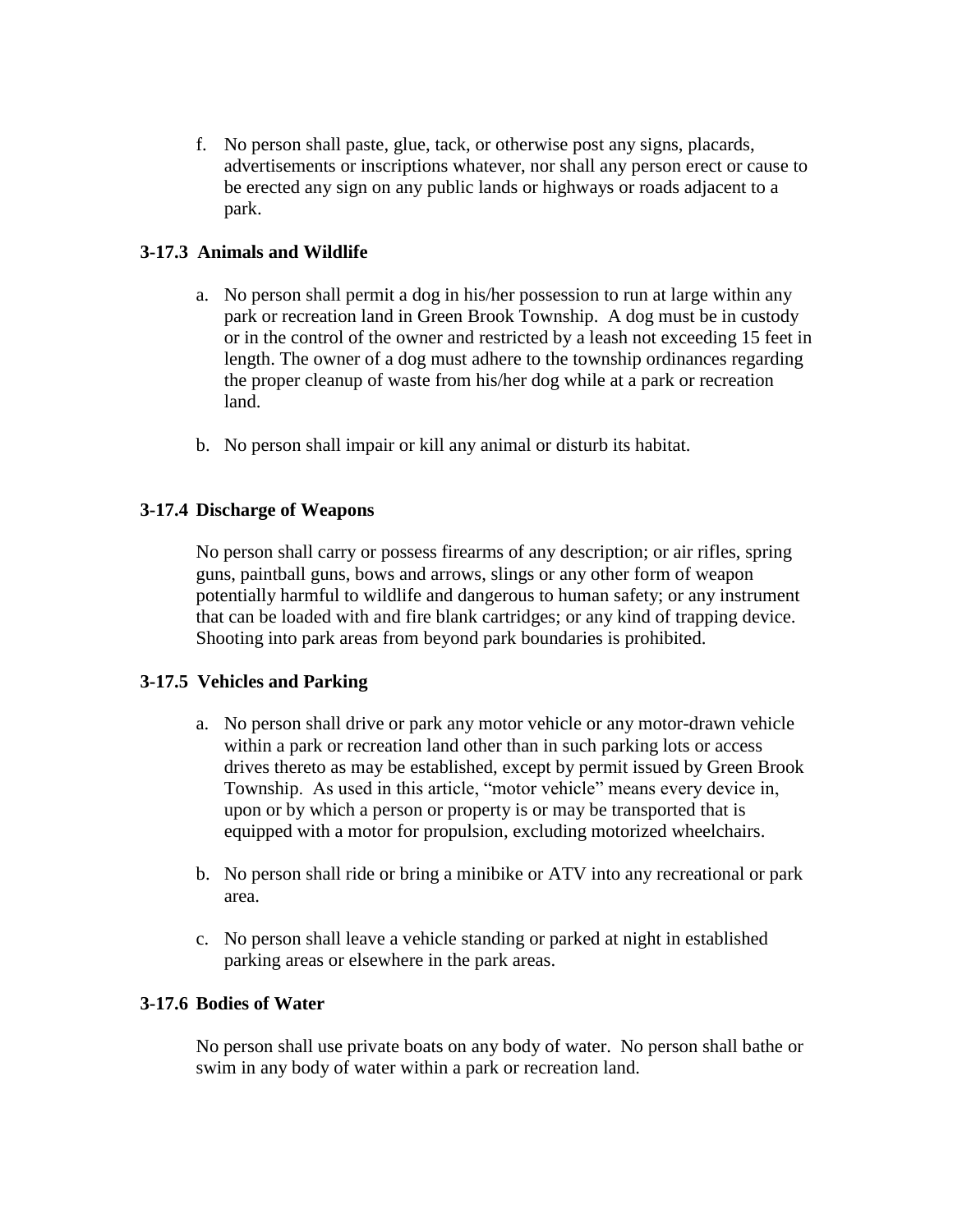# **3-17.7 Ice Skating**

Ice skating is prohibited unless specifically authorized by Green Brook Township and on dates and times specifically posted for this purpose.

# **3-17.8 Electronic Amplification of Sound**

No person shall use any loudspeaker, portable stereo, public address system or amplifier within a park or recreation land, except pursuant to a permit issued by the Township of Green Brook.

# **3-17.9 Commercial Uses**

No person shall sell or solicit the sale of any goods or services or distribute commercial handbills or circulars or post a notice of any kind within a park or recreation land, except pursuant to a permit issued the Township of Green Brook.

# **3-17.10 Group Use, Reserved Use of Township Parks**

- a. Groups may reserve the use of township parks with authorization from the Township of Green Brook. A permit fee shall be charged to each individual group. Said fee shall be set by resolution of the Township Committee. Groups with a properly issued permit will have exclusive use of the facilities during the approved date and time. No individual may be denied access to the parks because of the group's reserved status, but may not utilize any specifically reserved facility while the group is using it.
- b. A person seeking issuance of a permit hereunder shall file an application with the Township Clerk stating:
	- i. The name and address of the applicant.
	- ii. The name and address of the person, persons, corporation, or association sponsoring the activity, if any.
	- iii. The day and hours of which the permit is desired.
	- iv. The park or portion thereof for which such permit is desired.
	- v. An insurance certificate in the amount of \$1,000,000 naming the Township of Green Brook.
	- vi. Any other information which the Township of Green Brook shall find reasonably necessary to make a fair determination as to whether a permit should be issued hereunder.
- c. A permittee shall be bound by all park rules and regulations and all applicable ordinances fully as though the same were inserted in said permit.
- d. The person or persons to whom the permit is issued shall be liable for all loss, damage or injury sustained by any person whatever by reason of negligence of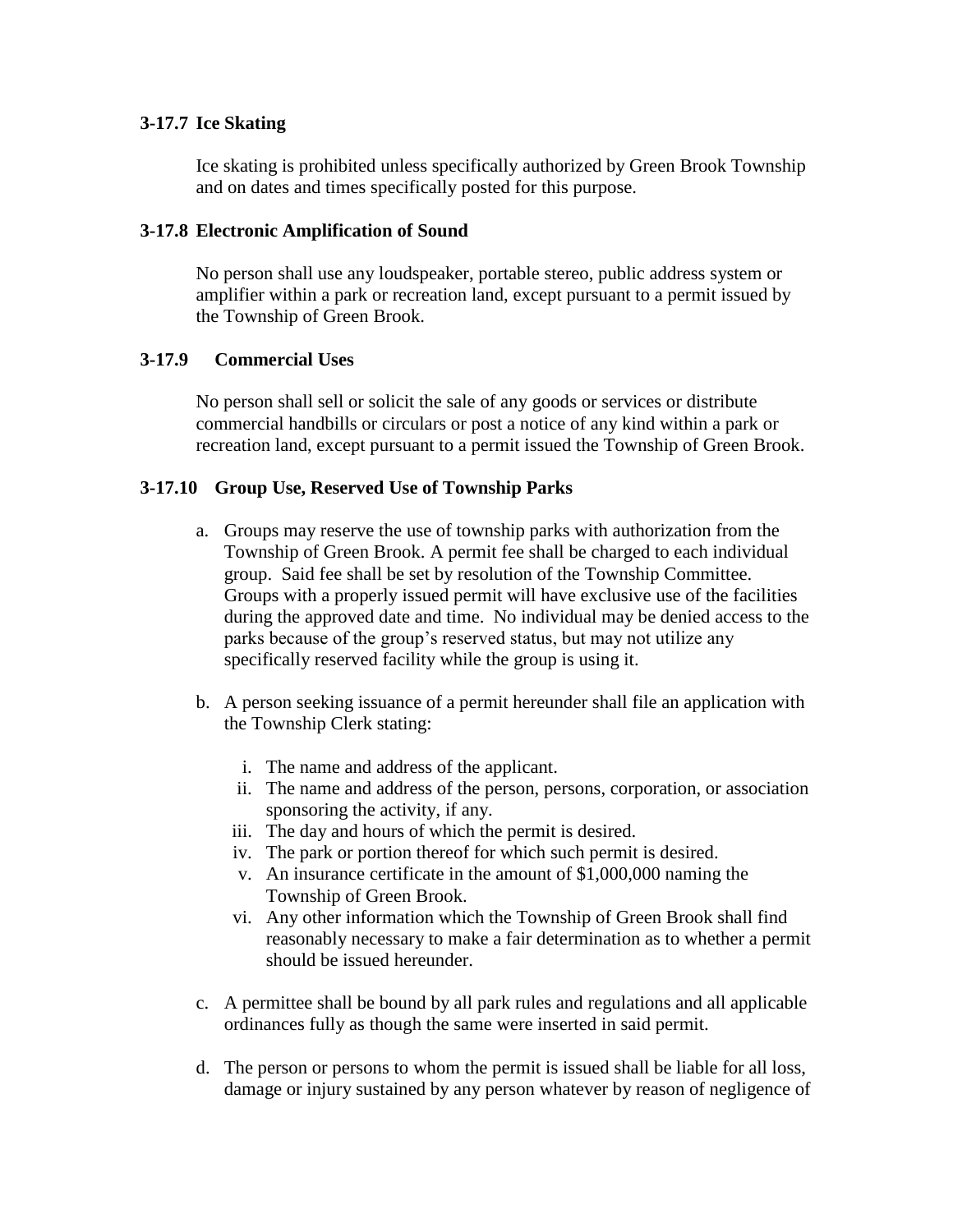the person or persons to whom such permit shall have been issued. The Township of Green Brook shall have the right to require any permittee to submit evidence of liability insurance covering injuries to members of the general public arising out of such permitted activities.

e. Revocation. The Township of Green Brook shall have the authority to revoke a permit upon a finding of violation of any rule or ordinance or upon good cause shown.

#### **3-17.11 Reservations for Athletic Fields**

All athletic fields located in any township-owned park must be reserved by the individual sports organizations that provide recreational sports leagues for township residents. Permits for field usage will be issued by the Township Committee. The township reserved the right to charge a fee for field usage. Said fee shall be set by resolution of the Township Committee.

#### **3-17.12 Hours**

All parks and recreation land shall be open to the public from sunrise to sunset, unless specific other hours are authorized for group use. Except for unusual and unforeseen emergencies, parks shall be open to the public every day of the year during authorized hours unless specifically stated otherwise in this Code.

#### **3-17.13 Alcoholic Beverage**

No alcoholic beverages of any kind are permitted in any park or recreation land.

#### **3-17.14 Smoking**

Smoking is prohibited in the following locations:

- a. Playing fields
- b. Bleachers
- c. Tennis Courts
- **d.** Children' Playground

#### **3-17.15 Excessive Noise**

No person shall cause or create or maintain any device causing or creating any unnecessary noise in any park or recreation land.

#### **3-17.16 Park Restrictions on Tennis Courts at Top of the World Park**